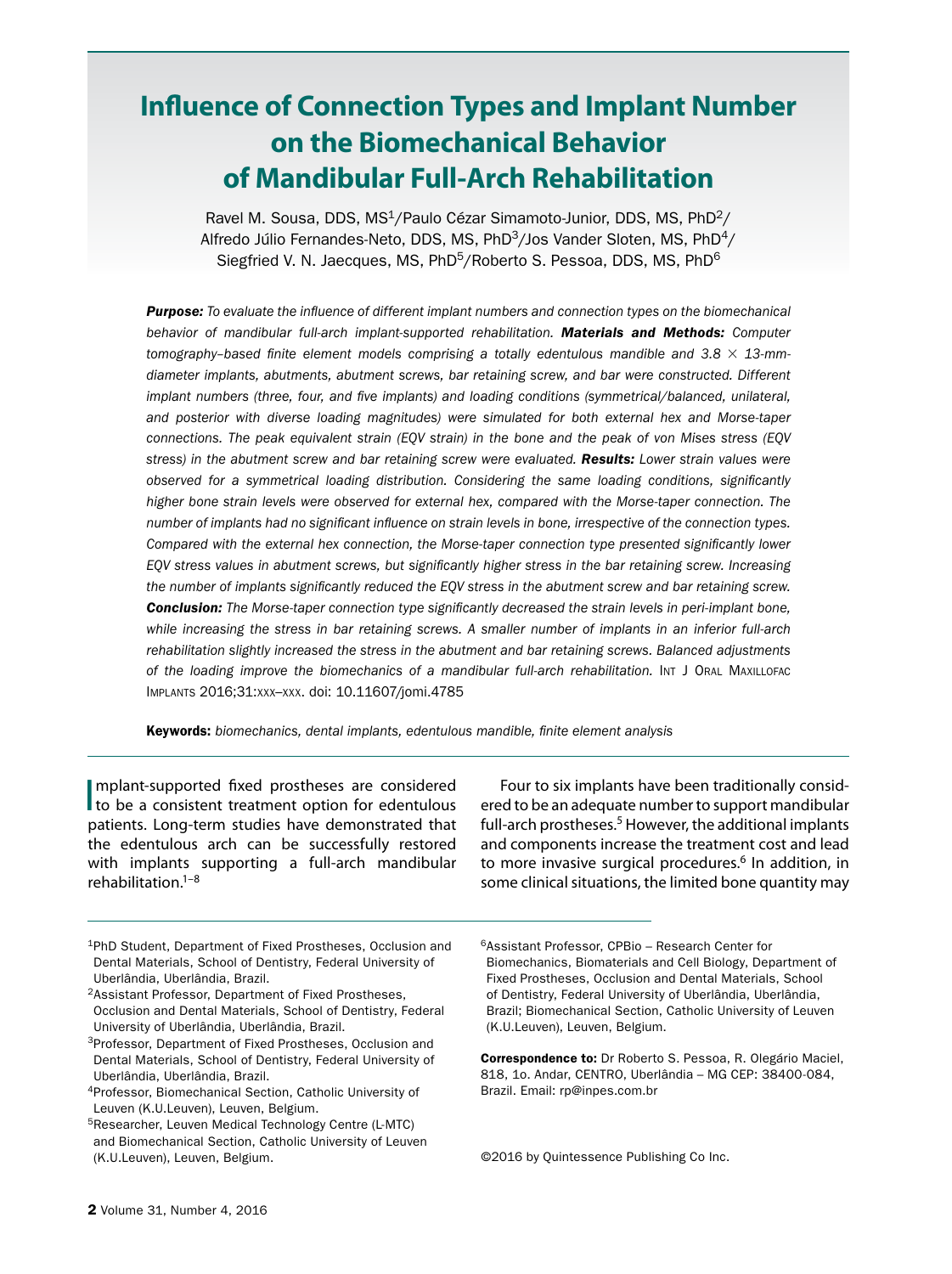impair the correct distribution of a high number of implants in a favorable interimplant distance for cleaning and maintenance of the prosthetic rehabilitation.<sup>7,8</sup> In this way, efforts have been made to restore edentulous mandibles using a limited number of implants.  $9-12$ 

However, biomechanical evaluations of mandibular full-arch rehabilitation have shown that, among other factors, the number of supporting implants has a decisive effect on load-sharing and consequent periimplant stress/strain magnitudes. $13-15$  The stress concentration can exceed bone's tolerance level, causing microdamage accumulation and inducing bone resorption.<sup>16-18</sup> Under certain conditions, this excessive occlusal loading may cause implant failure, even in well-osseointegrated implants.19,20

Nevertheless, recent developments in implant systems have contributed to a more favorable biomechanical environment in peri-implant bone. Finite element analysis (FEA) evaluating Morse-taper implant-abutment connections has shown lower concentration and better distribution of stresses/strains in peri-implant bone, compared with external hex connections. $21,22$ The authors suggested that Morse-taper implants could better maintain the physiologic levels of strain in bone, principally in challenging clinical situations, such as implants in esthetic areas and in overloading chewing.21,22 These assumptions have been corroborated by clinical assessments that have shown a smaller periimplant bone loss for Morse-taper implants compared with other connection types.<sup>23-26</sup> One might speculate whether the use of such optimized implant designs could be an alternative to increase the predictability of the reduced number of implants in total-arch rehabilitations. However, it is unclear how different implant numbers and connection types could influence the biomechanical behavior of fixed implant-supported complete dentures.

On the other hand, adverse forces over the implantsupported prostheses could not only jeopardize osseointegration, $16,17,19,20$  but could also cause abutment screw loosening and mechanical failures.<sup>27,28</sup> Although some biomechanical studies provided valuable information concerning the biomechanical behavior of total-arch rehabilitation, with regard to the number of supporting implants, measurements were limited to the peri-implant bone, and the implant components have not been modeled in detail.<sup>13-15</sup>

Therefore, the aim of this study was to evaluate by nonlinear three-dimensional (3D) FEA the influence of different numbers of implants and connection types on the biomechanical behavior of mandibular full-arch implant-supported rehabilitation.

### MATERIALS AND METHODS

The computer tomography (CT) images of a totally edentulous dry mandible, from the Department of Anatomy of the Federal University of Uberlândia, were taken by a helical scanner CT Brightspeed Elite Select Multislice (GE Healthcare, NYSE: GE) with a gantry tilt of 0 degrees, at 120-kV acceleration voltage and 200 mA current. The projection data were exported using the Digital Imaging and Communication in Medicine (DICOM) file format. The data set had a voxel size of 0.35  $\times$  0.35  $\times$  0.625 mm and consisted of contiguous slices with respect to the Z-axis.

Bone segmentation and reconstruction of mandible geometry were accomplished by thresholding within an image processing software (Mimics 15.1, Materialise). The 3D computer-aided design (CAD) solid models of 13-mm conical implants, with a 3.8-mm shoulder diameter, abutments, and abutment screws were obtained by reverse-engineering to resemble the commercially available  $3.8 \times 13$  mm-diameter SIN UNITITE (SIN Sistema de Implante), with external hex and Morse-taper connections. The Morse-taper abutment and abutment screw are one single piece.

The implants were imported in Mimics (Materialise) and positioned within the mandibular bone between the mental foramens, with the shoulder at the bone level. Primarily, five implants were arranged: two of them 4 mm distance from the mental foramen on both sides, two in the canine region, and one in central position. Three implant configurations (three, four, and five implants) were then implemented, by removing two implants in the canine region (three implants), by removing the central implant (four implants), and maintaining all implants (five implants). These configurations were investigated for both external hex and Morse-taper connections.

The abutment and abutment screw models were subsequently aligned to the implants following the instructions from the implant manufacturer. The framework beam (ie, bar) was designed as a geometric solid, 6 mm high and 5 mm thick, in a horseshoe configuration following the shape of the mandible. Cantilevers measured 13 mm from the most distal implants, on both sides. Abutment components were afterward aligned over the abutments and glued to the bar by means of Boolean addition. Finally, the bar retaining screws were positioned in the abutment screws (Fig 1). No simplifications were made regarding the implant system macrogeometry (ie, truly spiral threads and implant and abutment internal geometries). The smallest elements in the constructed tetrahedral meshes were approximately 50 µm in size. Different levels of mesh refinement were used for feature recognizing (eg, at the threads). In addition, the bone mesh was refined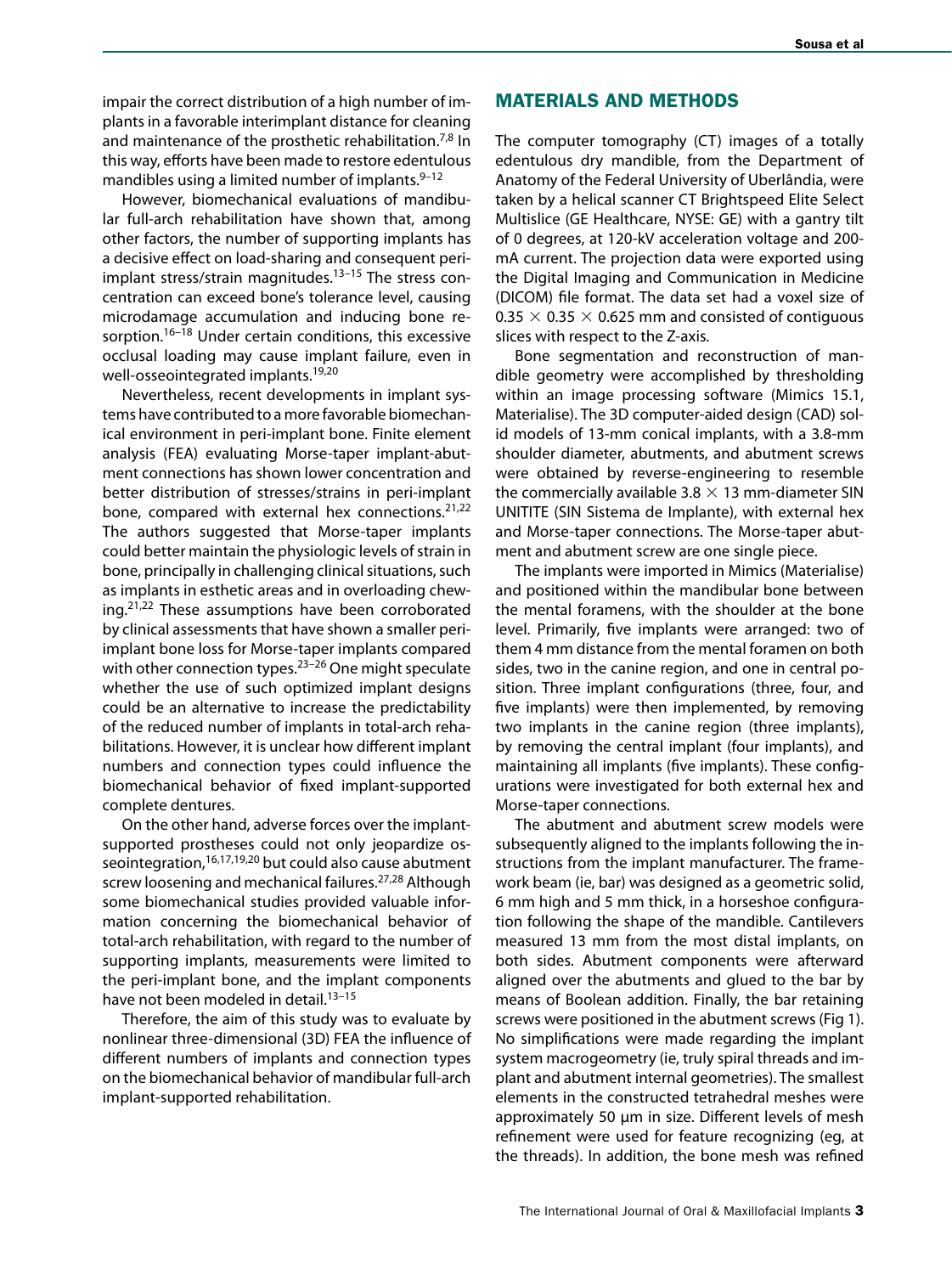

Fig 1 Alignment of bar, bar retaining screw, abutment screw, and abutment and implant. *(a)* Morse-taper implant system. *(b)* External hex implant system. Note that 3D finite element models are shown as sectional views.

| Table 1                     | <b>Mechanical Properties of Bone,</b><br><b>Implant, and Prosthetic Materials</b> |        |                                    |  |  |  |  |  |  |  |
|-----------------------------|-----------------------------------------------------------------------------------|--------|------------------------------------|--|--|--|--|--|--|--|
|                             | <b>Materials</b>                                                                  |        |                                    |  |  |  |  |  |  |  |
| <b>Properties</b>           | <b>Titanium</b>                                                                   | bone   | <b>Cortical Trabecular</b><br>bone |  |  |  |  |  |  |  |
| Young's modulus (E) - [MPa] | 110.000                                                                           | 13.700 | 1.370                              |  |  |  |  |  |  |  |
| Poisson ratio $(v) - [-1]$  | 0.33                                                                              | 0.30   | 0.30                               |  |  |  |  |  |  |  |

at the bone-implant interface. All the abutments were 2 mm height from the implant shoulder. The implant insertion hole in the mandibular solid model was obtained by Boolean subtraction, between the bone and implant solids. Second-order effects resulting from tightening of the abutment and the preload in the abutment screw or bar retaining screws were not considered in the present study.

Bone, implants, abutments, abutment screws, bars, and bar retaining screw models were meshed separately in MSC.Patran 2010r2 (MSC.Software). Whenever necessary, adjustments in model meshes were made in 3Matic 7.0 (Materialise).

During meshing of the bone solid model, the entire volume that is contained within the outer bone surface was meshed. This means that the mesh consists of tetrahedral elements located in either cortical or trabecular bone. To discriminate between both tissues, different elastic properties were assigned, based on the grey values in the CT images. $29,30$ 



Fig 2 *(a)* Displacement constrained in all directions, at nodes on inferior border, condyles, and coronoid processes. *(b)* Symmetrical loading distribution. *(c)* Unilateral loading distribution. **b distribution (d)** Posterior to anterior decreasing loading distribution.<br>(d) Posterior to anterior decreasing loading distribution.

The values of the Young's modulus and Poisson ratio for the materials used in the present study were adopted from the relevant literature<sup>30</sup> and are summarized in Table 1.

For simulating the contact between the implantabutment components, nonlinear frictional contact elements (Coulomb frictional interface) were used. Between the implant, abutment, abutment screw, bar, and bar retaining screw regions in contact, a frictional coefficient of 0.5 was assumed.22,31,32 Frictional contact configuration allows minor displacements between all components of the model without interpenetration. Under these conditions, the contact zones transfer pressure and tangential forces (ie, friction), but no tension. For simulating the implant osseointegration, the boneimplant interface was assumed to be a bonded contact. In this configuration, no relative motion could occur at the bone-implant interface. The interface conditions remained the same, regardless of the FEA model.

Models were fully constrained in all directions at the nodes on the inferior borders of the model, as on the condyle and coronoid process of both sides (Fig 2a). Three different loading distributions were simulated.<sup>33</sup> In the first, total loading of 320, 400, and 480 N was symmetrically (ie, balanced loading, Sym) applied in eight nodes (ie, 40, 50, and 60 N at each point, respectively), over the entire extension of the bar (Fig 2b). In the second situation, total loading of 320, 400, and 480 N was unilaterally applied (Unilat), in four nodes (ie, 80, 100, and 120 N at each point, respectively), at the right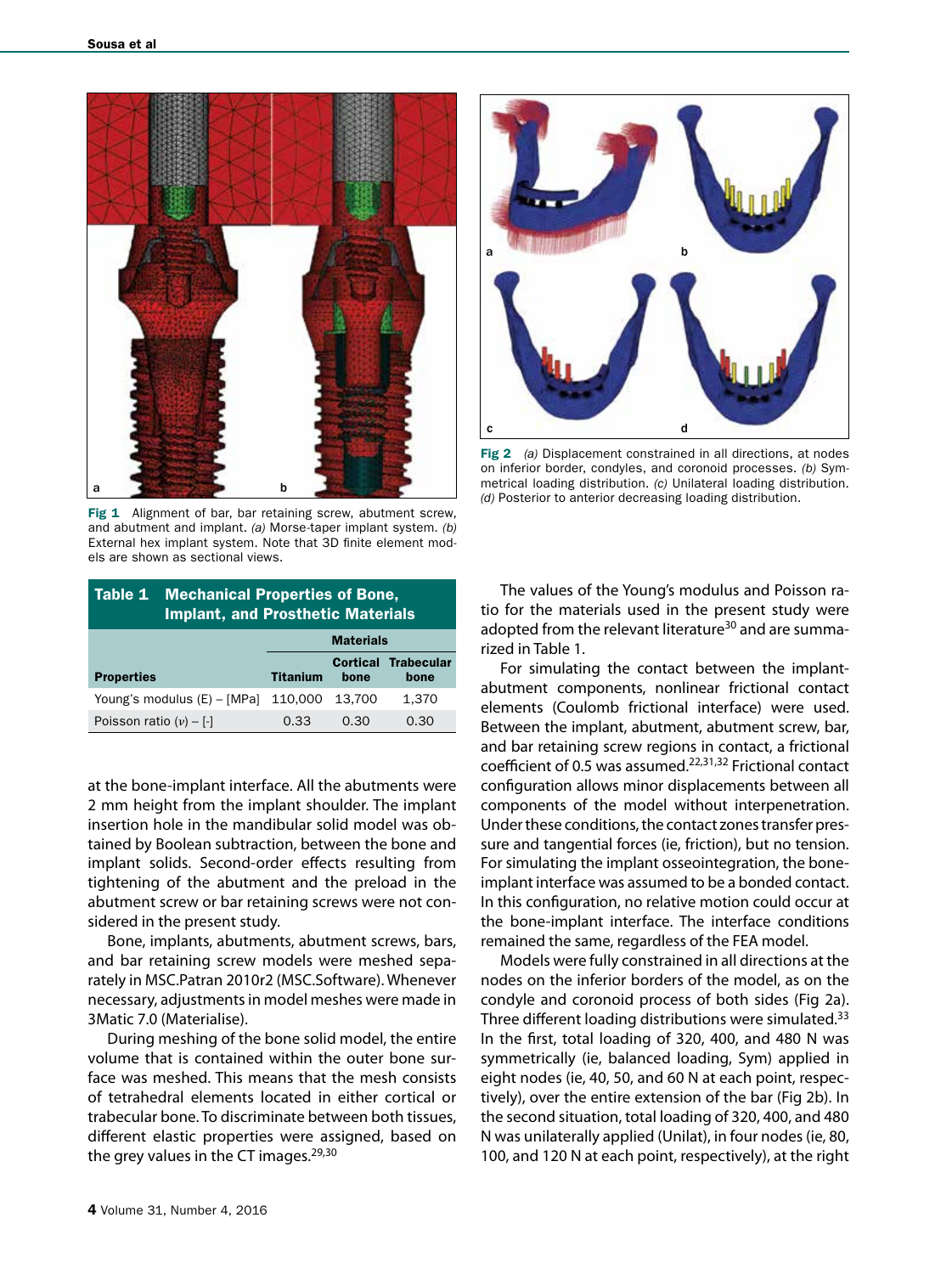side of the bar (Fig 2c). Finally, in the third situation, total loading of 480 N was distributed in eight points over the bar, in such a way that the loading magnitudes were decreasing from distal to medial (Post): four distal point loads of 80 N each (ie, two point loads at each side of the bar), two intermediate point loads of 60 N each (ie, one point load at each side of the bar), and two medial point loads of 20 N each (ie, one point load at each side of the bar; Fig 2d).

A total of 42 models were constructed by varying numbers of implants (three, four, and five implants), connection type (external hex and Morse-taper), and loading condition (Sym 320 N, Sym 400 N, Sym 480 N, Unilat 320 N, Unilat 400 N, Unilat 480 N, and Post 480 N). The analysis and postprocessing were performed for each model by MSC.MARC/Mentat 2010r3 software (MSC.Software).

The data for peak equivalent strain (EQV strain) in the bone, peak equivalent von Mises stress (EQV stress) in the abutment screw, and bar retaining screw were assessed. The average EQV strain in the bone (ie, the average of the sum of the peak EQV strain in each implant of each model) and the mean EQV stress in the implant system (ie, the average of the sum of the peak EQV stresses in the abutment and bar screws of each model) were analyzed using a general linear model analysis of variance (ANOVA, SAS/STAT statistical software, version 9.1, SAS Institute). This procedure allowed calculation of the percentage contribution of each of the evaluated parameters (number of implants, connection type, loading situation) and their interactions on the assessed results.<sup>34</sup>

#### RESULTS

Table 2 shows the results for the peak equivalent strain (EQV strain) in the bone, peak equivalent von Mises stress (EQV stress) in abutment screws and in bar screws for the two connection types, three implant numbers (three, four, and five implants), and seven loading conditions. The results of the analysis of variance on the relative contribution of each evaluated parameter (ie, mismatch size, connection type, loading magnitude, and clinical situation) are shown in Tables 3 and 4.

Considering the same loading condition, significantly higher bone strain levels were observed for the external hex connection type, compared with the Morse-taper connection (Figs 3 and 4). Nevertheless, in all the simulated loading conditions, the values of bone strains were below 4,200  $\mu \varepsilon, ^{16,35}$  regardless of the connection type, implant number, and loading condition. Also, connection type presented the highest relative contribution (67.6%) for the differences found in bone strain levels. Implant number had little effect (6.2% of contribution) on strain magnitudes in bone, irrespective of connection types. However, loading magnitude and distribution greatly influenced the peri-implant strain concentration (21.9% of contribution). Lower strain values and a better strain distribution among the implants were observed for a balanced loading distribution (Sym 320 N, Sym 400 N, and Sym 480 N loading designs). Distal implants presented higher bone strain values, in comparison with medial implants, for all loading conditions. For the unilateral loading condition, the distal implant at the side of the loading application showed the highest peri-implant bone strain levels (Fig 5).

Considering the mean peak EQV stress in the implant system, the connection type (43%) and loading condition (35.2%) presented the highest contribution, respectively. However, the number of implants also significantly affected the peak EQV stress (11.4%).

Compared with the EQV stress in the abutment screw for different connection types, the Morse-taper connection type presented significantly lower stress values. For both connections, distal abutment screws showed the highest stress levels, in comparison with medial abutment screws, regardless of the implant numbers and loading designs (Fig 6). Implant number had no significant influence on EQV stress values in the abutment screw for Morse-taper connections. However, a decrease in EQV stress values in external hex abutment screws could be noted with the increase in the number of implants. Loading magnitude and distribution greatly influenced the EQV stress values for both connection types. Unilat and Post loading conditions induced significantly higher stress in abutment screws, compared with the balanced (ie, Sym) loading condition.

With respect to the peak equivalent von Mises stress (EQV stress) in bar retaining screws, significantly higher values of EQV stress were found for Morse-taper connection models, compared with the external hex connection, regardless of the loading design and implant number (Fig 7). For Morse-taper connections, distal bar retaining screws presented higher stress magnitudes, in comparison with medial bar screws, for the majority of the loading conditions, except for the Post condition. An inverse situation could be observed for external hex groups, in which the medial bar retaining screws showed higher stress values. In addition, EQV stress values in bar retaining screws were inversely proportional to EQV stress in abutment screws, for the external hex connection and MT connection in the Post 480 N loading condition. The number of implants also influenced the stress magnitudes in bar retaining screws. A slightly higher stress concentration in bar screws could be noted for the three-implant configuration, in comparison with the four- and five-implant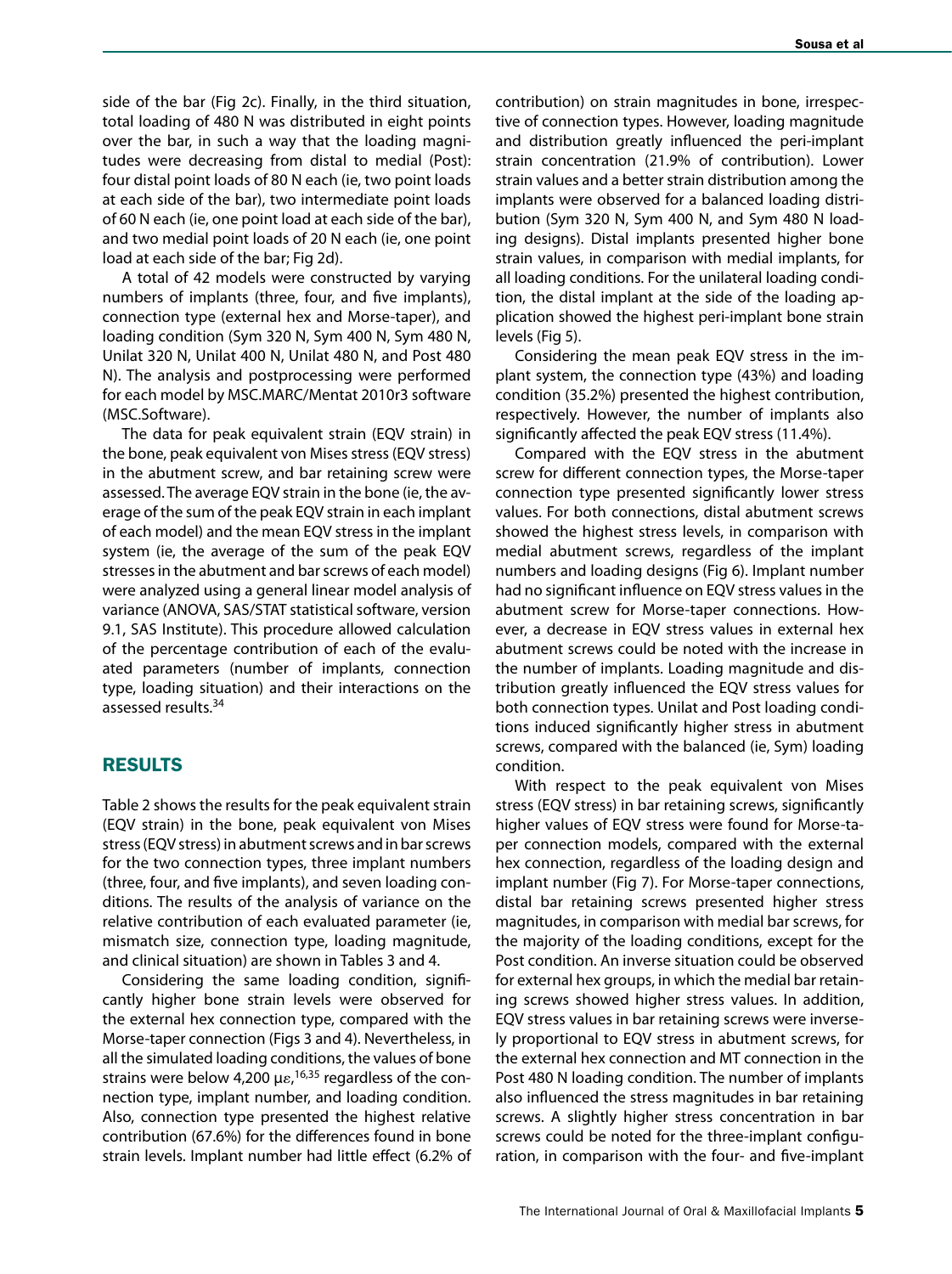|                           |              |                                                   |                            |                              |                            |                                                       |                            | Table 2 Results for EQV Strain in Bone and EQV Stress in Abutment Screw and Bar Screw for All Simulated Models |                                                      |  |
|---------------------------|--------------|---------------------------------------------------|----------------------------|------------------------------|----------------------------|-------------------------------------------------------|----------------------------|----------------------------------------------------------------------------------------------------------------|------------------------------------------------------|--|
|                           |              | <b>Loading</b>                                    | No. of                     |                              |                            | Peak EQV strain ( $\mu \varepsilon$ ):<br><b>Bone</b> |                            |                                                                                                                | <b>Mean peak EQV</b><br>strain ( $\mu \varepsilon$ ) |  |
| <b>Connection</b><br>type | condition    | <b>implants</b>                                   | $\mathbf{1}$               | $\overline{2}$               | $\mathbf{3}$               | $\overline{4}$                                        | 5 <sub>1</sub>             | <b>Bone</b>                                                                                                    |                                                      |  |
| Morse-taper               | Sym<br>320 N | 3<br>$\overline{4}$<br>5                          | 519.9<br>575.9<br>532.2    | $\equiv$<br>199.1<br>290.5   | 280.9<br>$\equiv$<br>233.1 | $\sim$<br>276.5<br>284.4                              | 565.2<br>580.9<br>465.8    | 455.3<br>408.1<br>361.2                                                                                        |                                                      |  |
|                           | Sym<br>400 N | 3<br>4<br>$\overline{5}$                          | 653.5<br>716.8<br>662.6    | $\equiv$<br>318.7<br>300.6   | 375.0<br>$\equiv$<br>277.4 | $\sim$<br>376.0<br>356.1                              | 708.3<br>720.2<br>595.3    | 578.9<br>532.9<br>438.4                                                                                        |                                                      |  |
|                           | Sym<br>480 N | $\mathbf{3}$<br>$\overline{4}$<br>$\overline{5}$  | 782.9<br>861.9<br>799.9    | $\sim$<br>343.2<br>369.0     | 421.7<br>$\equiv$<br>367.0 | $\sim$<br>463.2<br>413.8                              | 858.7<br>852.1<br>708.2    | 687.8<br>630.1<br>531.6                                                                                        |                                                      |  |
|                           | Unilat 320 N | $\mathsf 3$<br>4<br>$\overline{5}$                | 909.0<br>988.0<br>933.4    | $ \,$<br>365.0<br>379.0      | 255.2<br>$\sim$<br>221.6   | $\sim$<br>160.0<br>175.0                              | 170.0<br>294.5<br>255.4    | 444.7<br>451.9<br>392.9                                                                                        |                                                      |  |
|                           | Unilat 400 N | $\mathbf{3}$<br>$\overline{4}$<br>$\mathbf 5$     | 1145.6<br>1232.5<br>1170.9 | $\sim$<br>414.5<br>403.5     | 346.1<br>$\equiv$<br>275.0 | $\sim$<br>190.7<br>214.6                              | 255.6<br>265.2<br>236.8    | 582.4<br>525.7<br>460.2                                                                                        |                                                      |  |
|                           | Unilat 480 N | $\mathbf{3}$<br>$\overline{4}$<br>$5\phantom{.0}$ | 1372.1<br>1476.0<br>1402.0 | $\equiv$<br>507.0<br>492.8   | 403.0<br>$\equiv$<br>348.0 | $\sim$<br>229.4<br>260.0                              | 243.0<br>312.2<br>270.5    | 672.7<br>631.2<br>554.7                                                                                        |                                                      |  |
|                           | Post 480 N   | $\mathbf{3}$<br>$\overline{4}$<br>5               | 1278.4<br>1284.0<br>1136.0 | $\sim$ $-$<br>467.6<br>406.8 | 697.8<br>$\sim$<br>523.5   | $\sim$ $-$<br>684.1<br>636.0                          | 1401.0<br>1283.0<br>1048.5 | 1125.7<br>929.7<br>750.2                                                                                       |                                                      |  |
| External hex              | Sym<br>320 N | 3<br>$\overline{4}$<br>$5\phantom{.0}$            | 1455.8<br>1653.0<br>1796.1 | $\sim$<br>221.0<br>343.6     | 497.6<br>$\sim$<br>277.9   | $\sim$<br>296.5<br>381.3                              | 1472.5<br>1646.1<br>1583.2 | 1184.9<br>954.2<br>876.4                                                                                       |                                                      |  |
|                           | Sym<br>400 N | 3<br>$\overline{4}$<br>$5\phantom{.0}$            | 1820.1<br>2052.7<br>2250.0 | $\sim$<br>286.9<br>425.7     | 625.2<br>$\equiv$<br>337.0 | $\sim$<br>449.9<br>455.3                              | 1853.6<br>2075.0<br>2000.9 | 1432.9<br>1216.1<br>1093.6                                                                                     |                                                      |  |
|                           | Sym<br>480N  | $\mathbf{3}$<br>$\overline{4}$<br>5               | 2184.1<br>2460.2<br>2719.0 | $\equiv$<br>391.8<br>495.5   | 753.5<br>$\equiv$<br>398.7 | $\equiv$<br>539.7<br>534.9                            | 2247.0<br>2488.6<br>2381.3 | 1728.2<br>1470.1<br>1305.9                                                                                     |                                                      |  |
|                           | Unilat 320 N | $\mathsf 3$<br>$\overline{4}$<br>$5\phantom{.0}$  | 2690.0<br>2920.9<br>2634.0 | $\sim$<br>417.6<br>493.6     | 469.1<br>$\equiv$<br>353.1 | $\sim$<br>183.0<br>178.0                              | 303.2<br>404.0<br>256.7    | 1154.1<br>981.4<br>783.1                                                                                       |                                                      |  |
|                           | Unilat 400 N | $\mathbf{3}$<br>4<br>$5\phantom{.0}$              | 3359.1<br>3647.8<br>3526.7 | $\equiv$<br>562.3<br>554.7   | 611.5<br>$\sim$<br>443.8   | $\sim$<br>250.2<br>541.8                              | 412.3<br>529.1<br>774.5    | 1461.0<br>1247.3<br>1168.3                                                                                     |                                                      |  |
|                           | Unilat 480 N | 3<br>$\overline{4}$<br>5                          | 4032.4<br>4380.0<br>3962.0 | $\sim$<br>710.5<br>753.5     | 744.0<br>$\equiv$<br>540.0 | $\sim$<br>281.6<br>308.3                              | 473.9<br>646.0<br>417.0    | 1750.1<br>1504.5<br>1196.2                                                                                     |                                                      |  |
|                           | Post 480 N   | 3<br>$\overline{4}$<br>5                          | 2964.7<br>3318.3<br>3359.2 | $\sim$<br>394.6<br>346.4     | 211.6<br>$ \,$<br>163.0    | $\sim$<br>286.0<br>483.0                              | 3019.0<br>3196.2<br>3108.5 | 2065.1<br>1798.8<br>1492.0                                                                                     |                                                      |  |

#### Table 2 Results for EQV Strain in Bone and EQV Stress in Abutment Screw and Bar Screw for All Simulated Models

EQV strain = peak equivalent strain; EQV stress = peak von Mises stress; Sym = symmetrically, ie, balanced loading;

| Table 4 Analysis of Variance for the Mean Peak Equivalent Stress in the Implant System |    |          |           |            |                         |  |  |  |  |  |  |
|----------------------------------------------------------------------------------------|----|----------|-----------|------------|-------------------------|--|--|--|--|--|--|
| <b>Parameter</b>                                                                       | DF | SS       | <b>MS</b> | P value    | <b>Contribution (%)</b> |  |  |  |  |  |  |
| Connection type                                                                        |    | 11.978.7 | 11,978.7  | $< .0001*$ | 43.0                    |  |  |  |  |  |  |
| Loading condition                                                                      | 6  | 9.813.1  | 1,635.5   | $< .0001*$ | 35.2                    |  |  |  |  |  |  |
| Implant number                                                                         | 2  | 3.182.2  | 1.591.1   | $< .0001*$ | 11.4                    |  |  |  |  |  |  |
| Connection type x Loading condition                                                    | 6  | 770.5    | 128.4     | $.0203*$   | 2.8                     |  |  |  |  |  |  |
| Connection type x Implant number                                                       | 2  | 6.5      | 3.2       | .9059      | 0.02                    |  |  |  |  |  |  |
| Loading condition x Implant number                                                     | 12 | 1,722.9  | 143.6     | $.0077*$   | 6.2                     |  |  |  |  |  |  |

\*Statistically significant; *P* < .05. DF = degrees of freedom; SS = sum of squares; MS = mean.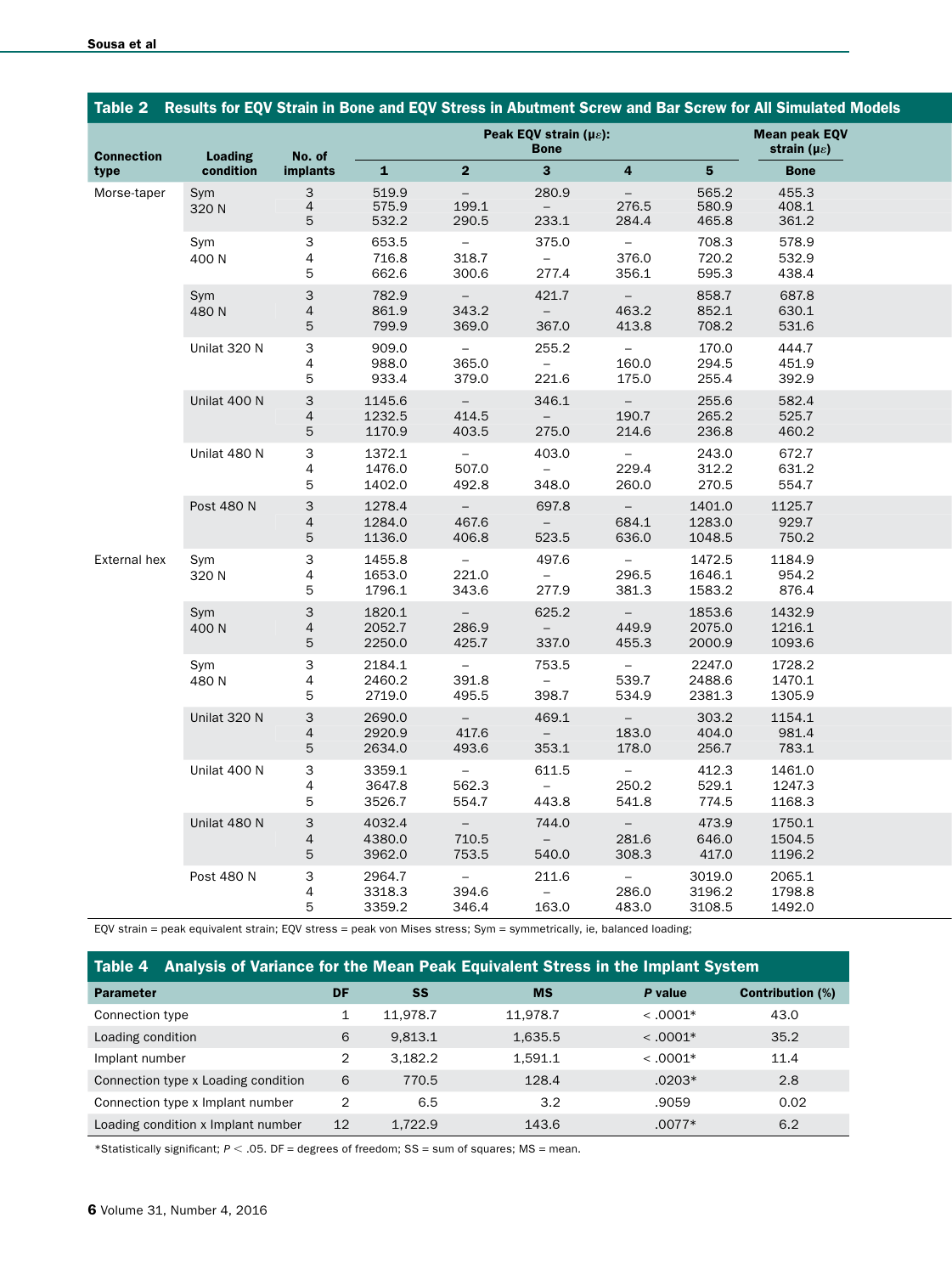| Peak EQV stress (MPa):<br><b>Abutment screw</b> |                | Peak EQV stress (MPa):<br><b>Bar screw</b> |                         |                |              |                | <b>Mean peak EQV</b><br>stress (MPa) |                          |                |               |
|-------------------------------------------------|----------------|--------------------------------------------|-------------------------|----------------|--------------|----------------|--------------------------------------|--------------------------|----------------|---------------|
| $\mathbf{1}$                                    | $\overline{2}$ | $\mathbf{3}$                               | $\overline{\mathbf{4}}$ | 5 <sup>5</sup> | $\mathbf{1}$ | 2 <sup>1</sup> | $\mathbf{3}$                         | $\overline{4}$           | 5 <sup>5</sup> | <b>Screws</b> |
| 38.3                                            | $-$            | 15.6                                       | $\equiv$                | 38.3           | 148.6        | $\equiv$       | 82.8                                 | $\equiv$                 | 119.8          | 73.9          |
| 40.3                                            | 15.7           | $\equiv$                                   | 14.4                    | 40.5           | 120.5        | 116.2          | $\overline{\phantom{a}}$             | 128.5                    | 145.0          | 77.6          |
| 37.7                                            | 14.1           | 15.8                                       | 11.9                    | 35.5           | 131.0        | 117.1          | 64.5                                 | 137.0                    | 118.7          | 68.3          |
| 48.6                                            | $\equiv$       | 23.3                                       | $ \,$                   | 51.4           | 171.4        | $\equiv$       | 77.9                                 | $\sim$                   | 185.7          | 93.1          |
| 52.2                                            | 20.3           | $\sim$                                     | 24.2                    | 56.6           | 153.9        | 112.3          | $\sim$                               | 109.5                    | 160.9          | 86.2          |
| 57.9                                            | 17.1           | 17.6                                       | 16.9                    | 52.3           | 102.9        | 114.6          | 119.4                                | 112.0                    | 137.0          | 74.8          |
| 75.9                                            | $\sim$         | 38.1                                       | $\sim$                  | 67.0           | 185.6        | $\sim$         | 100.5                                | $\sim$                   | 183.1          | 108.4         |
| 62.8                                            | 32.4           | $\sim$                                     | 38.2                    | 71.0           | 149.6        | 112.8          | $\overline{\phantom{a}}$             | 104.7                    | 176.7          | 93.5          |
| 69.8                                            | 23.0           | 23.7                                       | 20.8                    | 55.2           | 129.0        | 115.4          | 101.9                                | 126.3                    | 145.0          | 81.0          |
| 71.7                                            | $\equiv$       | 15.5                                       | $\equiv$                | 10.7           | 155.7        | $\equiv$       | 79.4                                 | $\equiv$                 | 151.0          | 80.7          |
| 78.3                                            | 35.5           | $\sim$                                     | 9.1                     | 10.4           | 153.2        | 115.0          | $ \,$                                | 76.5                     | 143.2          | 77.6          |
| 94.5                                            | 23.6           | 14.7                                       | 7.6                     | 9.7            | 136.0        | 143.4          | 87.0                                 | 75.0                     | 127.0          | 71.8          |
| 88.0                                            | $\sim$         | 37.6                                       | $\sim$                  | 13.0           | 220.0        | $\sim$         | 130.1                                | $\sim$                   | 79.3           | 94.7          |
| 92.1                                            | 34.9           | $\equiv$                                   | 11.9                    | 16.9           | 178.1        | 157.9          | $\sim$                               | 117.8                    | 166.3          | 97.0          |
| 90.0                                            | 38.5           | 18.2                                       | 9.6                     | 13.9           | 167.0        | 176.4          | 110.5                                | 79.5                     | 159.1          | 86.3          |
| 102.3                                           | $\sim$         | 24.0                                       | $\equiv$                | 20.0           | 179.2        | $\equiv$       | 109.3                                | $\equiv$                 | 149.2          | 97.3          |
| 108.6                                           | 35.8           | $\equiv$                                   | 15.5                    | 19.3           | 176.0        | 168.0          | $\equiv$                             | 115.0                    | 148.0          | 98.3          |
| 104.4                                           | 40.1           | 35.0                                       | 11.7                    | 13.0           | 184.1        | 159.0          | 110.0                                | 73.0                     | 145.0          | 87.5          |
| 114.8                                           | $\sim$         | 70.3                                       | $\sim$                  | 124.1          | 157.2        | $\equiv$       | 412.4                                | $\equiv$                 | 148.8          | 171.3         |
| 109.4                                           | 51.0           | $\equiv$                                   | 59.2                    | 98.1           | 150.1        | 213.7          | $\hspace{0.1mm}-\hspace{0.1mm}$      | 209.1                    | 136.4          | 128.4         |
| 83.6                                            | 48.9           | 39.4                                       | 46.7                    | 85.4           | 122.9        | 181.0          | 186.2                                | 163.0                    | 118.9          | 107.6         |
| 159.0                                           | $\sim$         | 154.5                                      | $\equiv$                | 113.9          | 93.8         | $\equiv$       | 122.5                                | $\equiv$                 | 117.8          | 126.9         |
| 133.2                                           | 105.9          | $\sim$                                     | 115.9                   | 137.4          | 88.9         | 123.1          | $\overline{\phantom{a}}$             | 149.0                    | 98.7           | 119.0         |
| 122.5                                           | 136.6          | 70.7                                       | 100.5                   | 111.3          | 80.3         | 85.5           | 122.9                                | 90.5                     | 84.0           | 100.5         |
| 156.6                                           | $\equiv$       | 153.8                                      | $\overline{a}$          | 141.6          | 106.9        | $\equiv$       | 116.7                                | $\equiv$                 | 88.6           | 127.4         |
| 155.4                                           | 128.2          | $\overline{\phantom{a}}$                   | 123.9                   | 137.2          | 96.2         | 141.6          | $\equiv$                             | 149.9                    | 101.5          | 129.2         |
| 120.6                                           | 126.1          | 70.2                                       | 103.2                   | 131.9          | 94.3         | 91.9           | 121.3                                | 113.0                    | 96.1           | 106.9         |
| 165.7                                           | $\equiv$       | 154.9                                      | $\sim$                  | 140.4          | 112.9        | $\equiv$       | 127.3                                | $\equiv$                 | 100.7          | 133.6         |
| 160.2                                           | 104.4          | $\equiv$                                   | 109.8                   | 142.1          | 123.3        | 123.5          | $\equiv$                             | 147.1                    | 121.5          | 129.0         |
| 122.2                                           | 135.2          | 69.5                                       | 99.3                    | 139.1          | 95.8         | 91.8           | 125.7                                | 110.8                    | 102.3          | 109.2         |
| 162.5                                           | $\sim$         | 153.4                                      | $\sim$                  | 148.7          | 122.0        | $\sim$         | 121.1                                | $\overline{\phantom{a}}$ | 92.3           | 133.3         |
| 110.5                                           | 106.6          | $\sim$                                     | 124.1                   | 137.3          | 81.4         | 163.0          | $\sim$                               | 122.3                    | 91.3           | 117.1         |
| 150.0                                           | 142.1          | 70.8                                       | 128.0                   | 127.8          | 105.0        | 121.0          | 143.0                                | 104.7                    | 88.9           | 118.1         |
| 108.3                                           | $\sim$         | 114.0                                      | $\sim$                  | 141.5          | 156.1        | $\sim$         | 148.1                                | $\sim$                   | 106.1          | 129.0         |
| 107.8                                           | 106.8          | $-$                                        | 124.9                   | 146.3          | 107.0        | 159.2          | $ \,$                                | 154.2                    | 91.8           | 124.7         |
| 100.9                                           | 121.4          | 68.6                                       | 116.6                   | 141.0          | 116.1        | 94.8           | 125.3                                | 125.1                    | 89.6           | 109.9         |
| 108.3                                           | $\sim$         | 112.6                                      | $\equiv$                | 143.5          | 165.0        | $\sim$         | 171.0                                | $\equiv$                 | 90.8           | 131.9         |
| 105.3                                           | 133.1          | $\overline{\phantom{a}}$                   | 127.5                   | 139.4          | 135.0        | 176.1          | $\equiv$                             | 154.5                    | 104.0          | 134.4         |
| 108.5                                           | 122.4          | 110.9                                      | 120.7                   | 117.5          | 201.0        | 120.1          | 130.0                                | 98.0                     | 91.0           | 122.0         |
| 158.1                                           | $\equiv$       | 132.7                                      | $\equiv$                | 139.0          | 191.8        | $\equiv$       | 256.2                                | $\equiv$                 | 198.6          | 179.4         |
| 163.3                                           | 103.9          | $-$                                        | 111.6                   | 151.4          | 79.9         | 209.8          | $-$                                  | 219.2                    | 108.3          | 143.4         |
| 156.2                                           | 107.8          | 130.1                                      | 102.9                   | 133.5          | 164.2        | 171.9          | 190.5                                | 133.6                    | 106.3          | 139.7         |

Post = posterior with diverse loading magnitudes; Unilat = unilaterally applied.

| Table 3 Analysis of Variance for the Mean Peak Equivalent Strain in the Bone |    |             |             |            |                         |  |  |  |  |  |
|------------------------------------------------------------------------------|----|-------------|-------------|------------|-------------------------|--|--|--|--|--|
| <b>Parameter</b>                                                             | DF | SS          | <b>MS</b>   | P value    | <b>Contribution (%)</b> |  |  |  |  |  |
| Connection type                                                              |    | 5,882,199.5 | 5,882,199.5 | $< .0001*$ | 67.6                    |  |  |  |  |  |
| Loading condition                                                            | 6  | 1.907.315.2 | 317,885.9   | $< .0001*$ | 21.9                    |  |  |  |  |  |
| Implant number                                                               |    | 548,870.2   | 274.435.1   | $< .0001*$ | 6.3                     |  |  |  |  |  |
| Connection type x Loading condition                                          | 6  | 162.320.4   | 27.053.4    | $< .0001*$ | 1.9                     |  |  |  |  |  |
| Connection type x Implant number                                             | 2  | 119.373.7   | 59.686.9    | $< .0001*$ | 1.4                     |  |  |  |  |  |
| Loading condition x Implant number                                           | 12 | 63,649.7    | 5.304.1     | $.0153*$   | 0.7                     |  |  |  |  |  |

\*Statistically significant; *P* < .05. DF = degrees of freedom; SS = sum of squares; MS = mean square.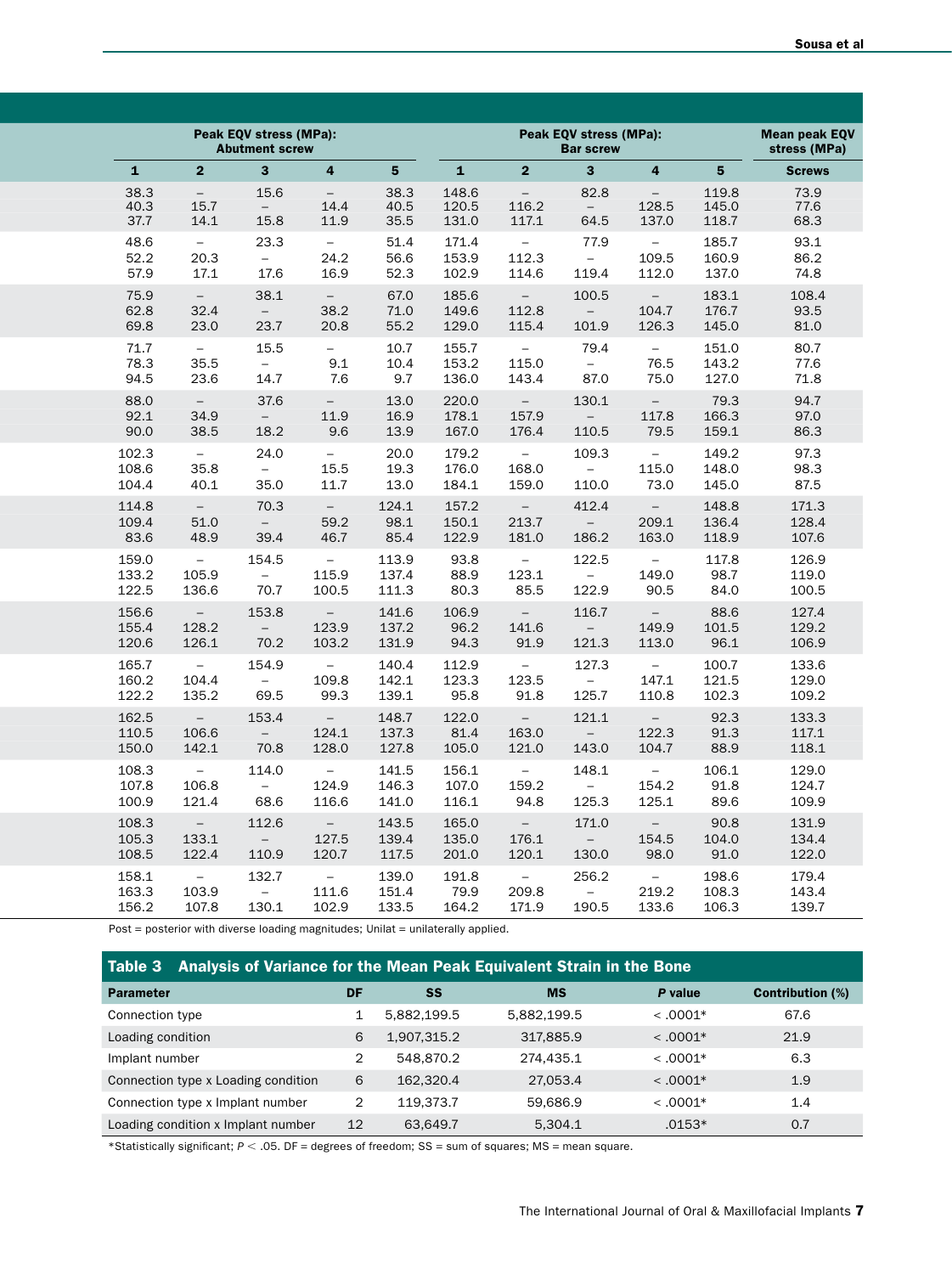

Fig 3 Occlusal view of EQV strain (με) distribution in bone for the external hex (EH) (*[a]* three implants, *[b]* four implants, *[c]* five implants) and Morse-taper (MT) (*[d]* three implants, *[e]* four implants, *[f]* five implants) models, for a symmetrical 480 N loading distribution. Note the higher strain concentration for EH connection, principally in distal peri-implant bone.



Fig 5 Occlusal view of EQV strain (με) distribution in bone for the external hex (EH) (*[a]* three implants, *[b]* four implants, *[c]* five implants) and Morse-taper (MT) (*[d]* three implants, *[e]* four implants, *[f]* five implants) models, 480 N force in different loading distributions. Note the better strain distribution and magnitudes for the Sym loading design.



Fig 7 EQV stress (MPa) distribution on bar retaining screws of external hex and Morse-taper connections: three, four, and five implants, Post 480 N models. Note the higher stress concentration for three-implant bar retaining screws and for MT bar retaining screws.



Fig 4 EQV strain (με) distribution in a median buccopalatal plane. (*a)* External hex implant system. *(b)* Morse-taper implant system. Note the higher strain concentration for external hex connection.



Fig 6 EQV stress (MPa) distribution on abutment screws of external hex and Morse-taper connections for five implants, Post 480 N models. Note the higher stress concentration on distal abutment screws and medial bar retaining screws.

configurations, regardless of the loading design and connection type (Fig 7).

# **DISCUSSION**

The present FEA was carried out to evaluate the effect of different implant numbers (three, four, and five implants), connection type (external hex and Morsetaper), and loading condition on the biomechanical behavior of a mandibular full-arch implant-supported rehabilitation. It was demonstrated that implant number has a negligible contribution to the strains encountered in bone in delayed loaded implant simulations (ie, osseointegrated implants). However, although connection type and loading condition had a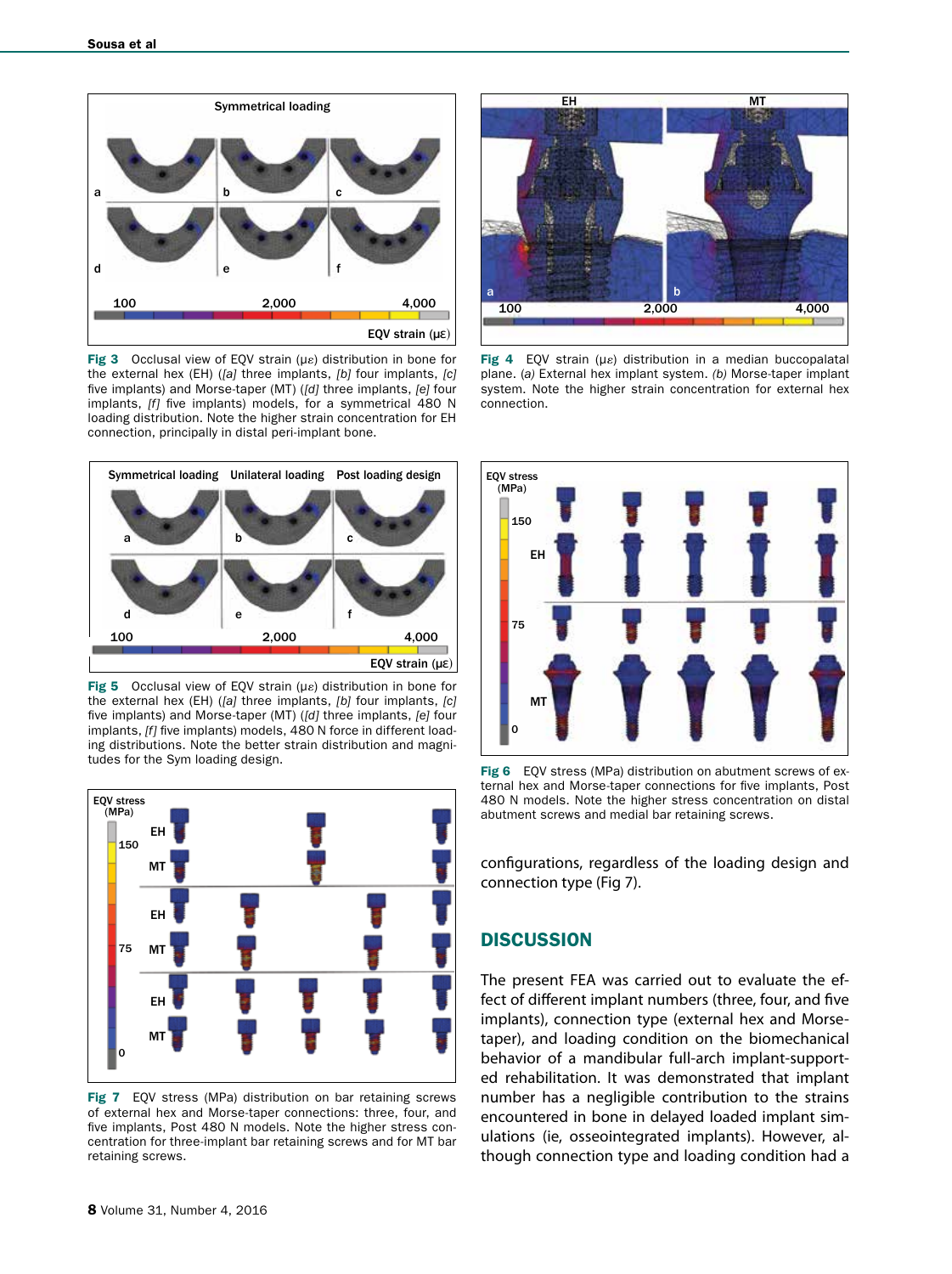great influence on peri-implant strain levels, the values of bone strains were below the pathologic overload threshold, $16,35$  regardless of the implant number, connection type, and loading design. In this parameter, Morse-taper presented lower strain magnitudes in comparison with the external hex connection type. On the other hand, the EQV stress in the implant system (ie, abutment screw and bar retaining screw) had an inverse relationship regarding the implant number. Notwithstanding, a balanced adjustment of the loading (ie, symmetrical loading distribution) improved the biomechanics of a mandibular full-arch rehabilitation.

The present FEA demonstrated a significant reduction in strain levels for the Morse-taper connection and for symmetrical loading distributions. Merz and coworkers31 compared, by experimental and finite element methods, the stresses induced by off-axis loads on tapered and butt-joint connections. They concluded that the tapered interface distributed the stresses more evenly when compared with the butt-joint connection. In other finite element studies, Hansson<sup>21</sup> and also Pessoa et al $^{22}$  observed that a Morse-taper implant-abutment at the level of the marginal bone substantially decreased the bone stress peak. Moreover, it improved the stress distribution into the supporting bone. This can be explained by the difference in surface area between connections. The conical interface of the Morse-taper helped to dissipate the forces to the implant. $21,22$ 

Although precise determination of the loading level that separates mechanical loading into acceptable, osteogenic, or failure-inducing levels is difficult and until now unresolved, some authors focused on the bone strain amplitudes as the mechanical stimulus determinant to the bone adaptive process. In this regard, Duyck et al,<sup>16</sup> in an experiment in rabbit tibiae, proved that the stress/strain concentration, caused by an excessive dynamic loading, is capable of inducing marginal bone loss around osseointegrated implants. The authors estimated, by FEA based on CT images of tibiae samples, 4,200 µε as the strain value associated with overload-induced resorption. A possible threshold for pathologic bone overload was also considered by Frost as 4,000  $\mu \epsilon$ <sup>35</sup> In the present study, bone strain levels remained below 4,200 µε, regardless of the connection type, implant number, and loading magnitude or distribution. These results are in agreement with long-term clinical data on implant and prosthesis survival, which demonstrated results that were similar regardless of the number of implants (ie, three, four, five, or six implants) used to support the fixed prostheses. $9,10,36-42$  On the contrary, Fazi et al, <sup>14</sup> as well as Silva-Neto et al,<sup>43</sup> in recent FEAs, concluded that four or five parallel implants showed lower stress/strain concentration in bone in comparison with a configuration

with three parallel implants. However, in these studies, the models were quite simplified and the implants were designed without body threads, abutment housing, and internal threads for prosthetic screws.<sup>14,43</sup> In addition, the loading was applied to a single point at the distal edge of the bar in some FEA studies.<sup>14,43</sup> Although in a comparative FEA study, having the same loading conditions would be enough to compare different implant aspects on the stress/strain values and distribution, accurate reproduction of the complex forces exerted during chewing function is desirable. Furthermore, bite forces ranging from 50 to 400 N in the molar regions and 25 to 170 N in the incisor areas have been reported.<sup>33</sup> These variations are influenced by patient sex, muscle mass, exercise, diet, bite location, parafunction, number of teeth and implants, type of implant-supported prosthesis, physical status, and age. $33$ 

In this way, some assumptions made during the process of developing numerical models, especially regarding the model macrogeometry, the assignment of material properties, and interface conditions, may limit the validity of FEA results in some studies. Even generic finite element models, which intend to focus only on the relative influence of some implant parameter rather than to the absolute in vivo results, may be evaluated in respect to their coherence with biologic available data.<sup>44</sup> Hence, it is possible to determine whether numerical models are consistent in their predictive capacity and whether the provided information could be extrapolated, or at least be useful, to the clinical context.

The maximum admissible stress value, above which titanium fractures tend to occur, is approximately 900 MPa. The present result demonstrated that no implant system screw reached values even near that limit. Nevertheless, the abutment screw, as well as the abutment retaining screws, are susceptible to screw loosening, due to smaller magnitudes of fatigue stress, generated by oral forces.<sup>45,46</sup> Various factors may contribute to screw complications, such as connection design, inadequate preload on the screws, overtightening of the screws leading to stripping and/or screw deformation, occlusal overload from parafunction (applied loading magnitudes and frequency), occlusal interferences, and excessively long cantilevers. 45,46 The present FEA confirmed that loading magnitude and distribution greatly influenced the EQV stress values for implant components in both connection types. Additionally, a unilateral loading distribution induced significantly higher stress in the implant system, compared with a balanced (ie, symmetrical) loading distribution.

A reduction in the EQV stress in external hex abutment screws was demonstrated in the current FEA, with the increase in implant number. Also, Silva-Neto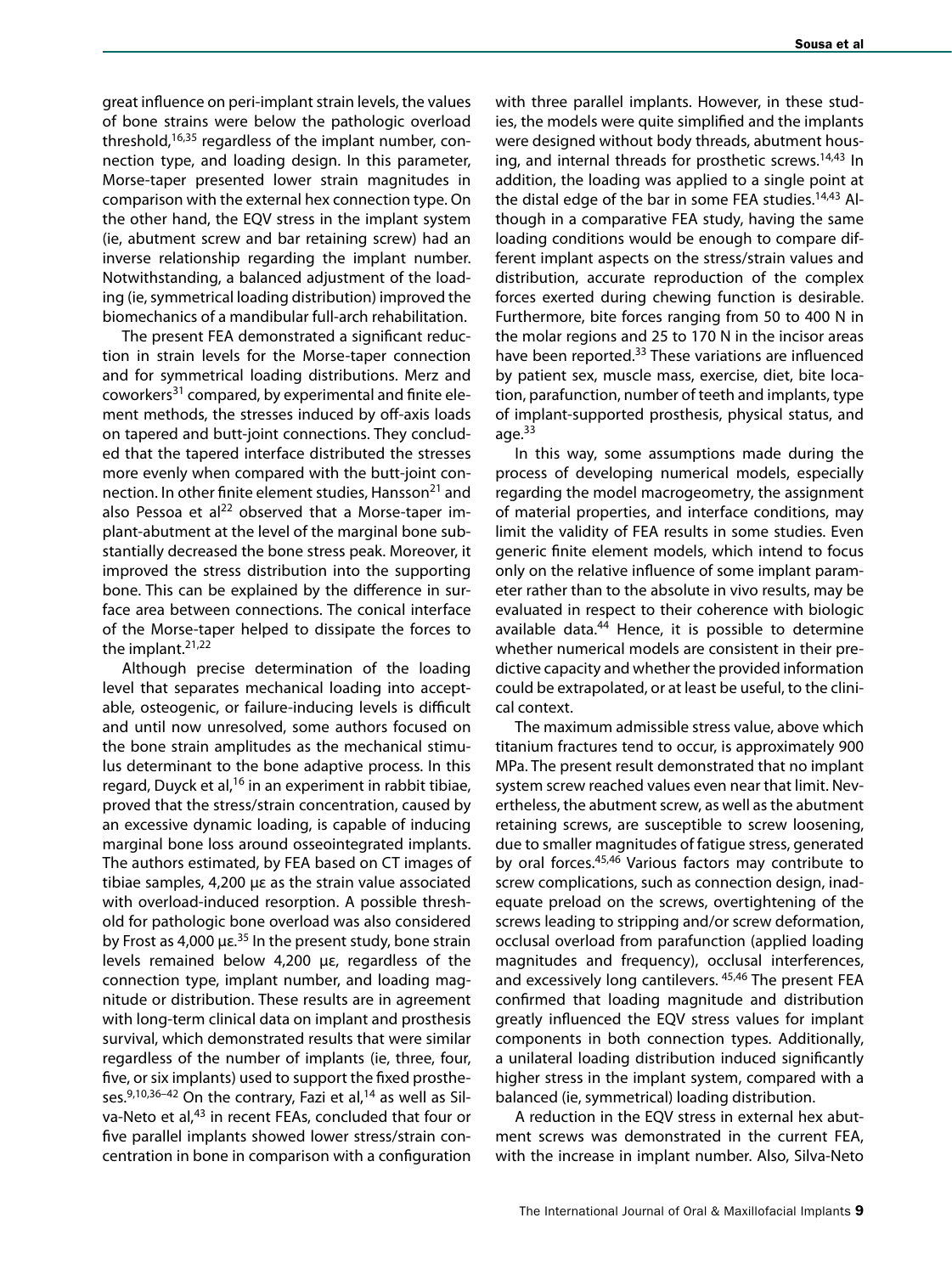et al,<sup>43</sup> in a FEA study of external hex inferior full-arch rehabilitations, suggested that by reducing the number of implants from five to three, the stress significantly increased in abutment screws. However, for the Morse-taper connection, the number of implants had no influence on the EQV stress in abutment screws.

In the present FEA, the Morse-taper connection type presented significantly lower EQV stress values in the abutment screw, in comparison with the external hex connection. This observation corroborates data presented by Merz et al<sup>31</sup> and Pessoa et al,<sup>22</sup> who demonstrated that when loads are applied over the abutment in an external hex configuration, there is no positive or geometric locking. In this way, under lateral or oblique loading, the abutment separates from the implant and tends to tilt about a small area on the implant shoulder; thus, the rising stress is absorbed mainly by the abutment screw. This factor could also be used to explain the lower EQV stress levels found for external hex bar retaining screws. The resilient component in the external hex connection (ie, abutment screw) was shown to absorb some of the load, which could have affected the bar retaining screws for this connection type. On the contrary, in a taper connection, the loading is resisted mainly by the taper interface. It prevents the abutment from tilting off, allowing stable retention of position by frictional forces.<sup>22</sup> The lateral wall of Morse-taper abutments helps to dissipate the lateral forces and protects the abutment screw from excessive stress. However, the rigid aspect of the Morsetaper connection resulted in a higher EQV stress in bar retaining screws for this connection type.

The present study demonstrated a slightly higher stress concentration in bar retaining screws for the three-implant configuration, compared with the fourand five-implant configurations, regardless of the loading design and connection type. Thus, it could be speculated whether a higher incidence of screw loosening would actually happen for the three-implant rehabilitations. The smaller number of bar retaining screws could probably explain a possible greater need for more follow-up appointments for three-implant– supported prostheses, as only one screw loosening is capable of inducing uncomfortable prosthetic instability. However, as the number of bar retaining screws is higher for four- and five-implant-supported prostheses, only one screw loosening would possibly not be perceived by the patients. A higher need for prosthetic maintenance should possibly be expected for three-implant rehabilitation. Unfortunately, similar FEA studies evaluating the quantity and arrangement of implants did not consider the prosthetic connection and components in detail.<sup>14,43</sup> Additionally, clinical research has mainly focused either on implant survival or on biologic and technical complications in partial

edentulism.47–51 The incidence of prosthetic complications of fixed implant-supported complete dentures has been addressed to only a minor extent.<sup>27,28</sup>

The biomechanical effects of different implant/ prosthetic designs for a total-arch implant-supported inferior rehabilitation were investigated by FEA in the present study. Although it is an incontestably useful tool for obtaining information that is difficult to acquire from laboratory experiments or clinical studies, the results obtained by FEA should be interpreted with some caution. The assumptions made during the process of developing a finite element model limit the validity of the absolute values of the stress/strain and displacement calculated in a model in which an experimental validation was not accomplished. Otherwise, the association of the FEA with statistical analysis has been demonstrated as capable of accurately interpreting the relative influence that each of the input parameters have on the encountered results of implant FEAs.<sup>22,30,34,52,53</sup> In this regard, the mean strain values in bone and stress values in the implant system screws have been used to statistically evaluate model sensitivities to variations of input parameters and their relative influence on the finite element results. However, the average values should not be used for a direct comparison between the evaluated parameters. Comparison should only be made between the values of peak strain and stress in each of the models components.

Additionally, the modeling of bone-adaptive processes was not one of the aims of the current FEA. Although some authors have considered 4,200 με as a possible threshold for pathologic bone overload, rather than only strain amplitude, loading frequency and number of loading cycles are parameters capable of greatly influencing the cortical bone adaptive response.<sup>54</sup> The loading applied in the presented simulation was static, and bone responds to dynamic rather than to static loads.<sup>16</sup> Furthermore, besides the implant-abutment connection design, preload applied to the abutment screw was also considered to be a factor influencing the abutment stability.<sup>31</sup> The tightening process causes interference in the abutment screw, which in turn causes the threads of the abutment screw and the implant to engage with a positive force. The implant-abutment joint efficiency, and therefore the strain state in the implant connection region, is considered a function of the design characteristics of the implant-abutment connection as well as, to some extent, of the preload stress achieved in the abutment screw when the suggested tightening torque is applied. Considering that the clamping force has a considerable effect on the maintenance of abutment complex stability, a decreased amount of strain and separation is likely to be observed when preload is incorporated in FEA.<sup>55</sup> In this way, preload in the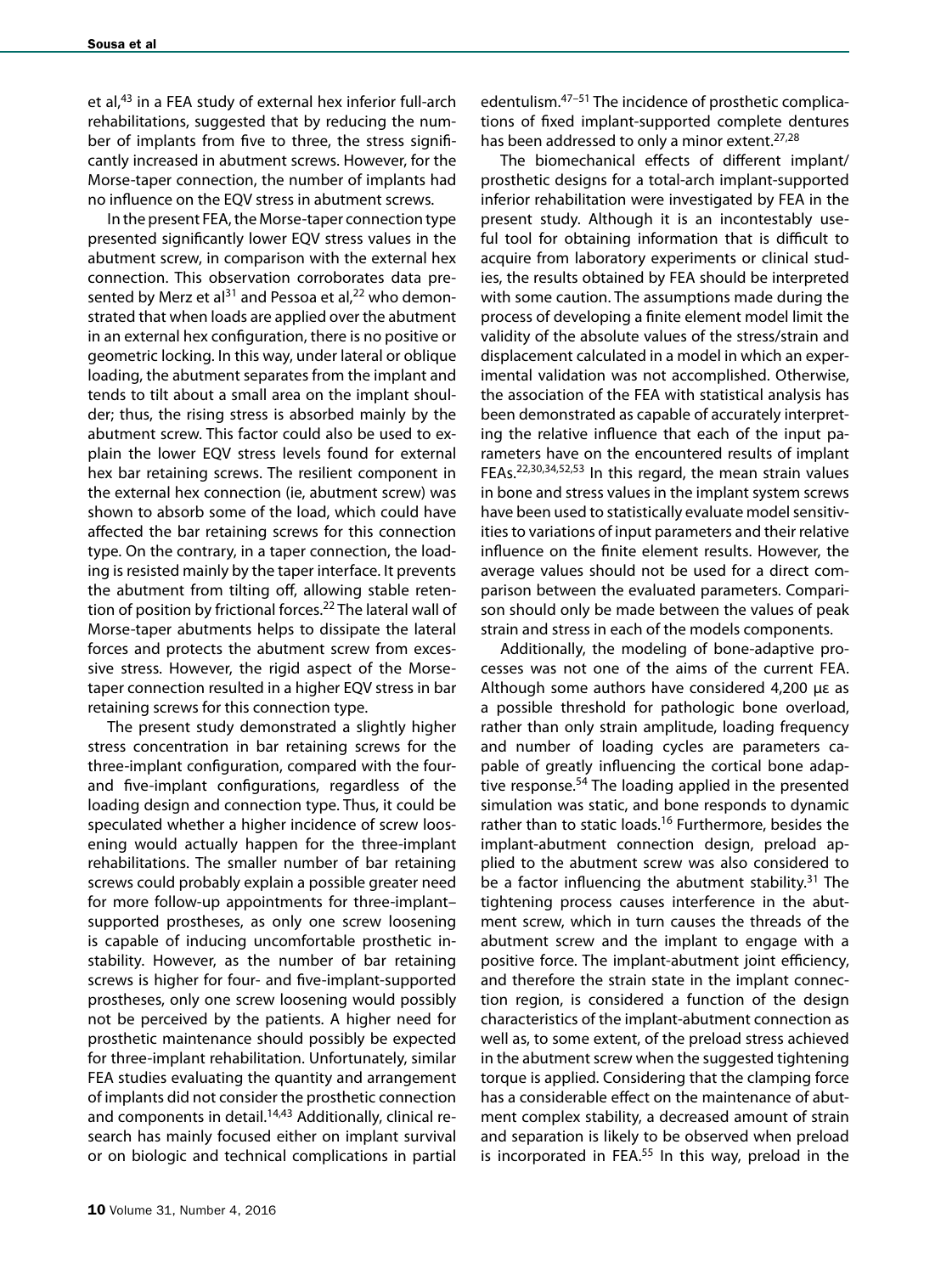abutment screw should be included for a realistic FEA evaluation of the implant-abutment connection.

# **CONCLUSIONS**

Within the limitations of the present FEA, the following conclusions can be drawn. The Morse-taper connection type significantly decreases the strain levels in peri-implant bone and the EQV stress in the abutment screw.

No important effect from the number of implants could be noted in peri-implant bone strain, regardless of the connection type. A smaller number of implants slightly increases the stress in abutment and bar retaining screws. The Morse-taper connection type significantly decreases stress in the abutment screw, while increasing the stress in the bar retaining screw. A balanced adjustment of the loading (ie, symmetrical loading) improves the biomechanics of a mandibular full-arch rehabilitation.

# ACKNOWLEDGMENTS

The authors reported no conflicts of interest related to this study.

### REFERENCES

- 1. Adell R, Eriksson B, Lekholm U, Brånemark PI, Jemt T. Long-term follow-up study of osseointegrated implants in the treatment of totally edentulous jaws. Int J Oral Maxillofac Implants 1990;5:347–359.
- 2. Naert I, Quirynen M, van Steenberghe D, Darius P. A study of 589 consecutive implants supporting complete fixed prostheses. Part II: Prosthetic aspects. J Prosthet Dent 1992;68:949–956.
- 3. Ekelund JA, Lindquist LW, Carlsson GE, Jemt T. Implant treatment in the edentulous mandible: A prospective study on Brånemark system implants over more than 20 years. Int J Prosthodont 2003;16:602–608.
- 4. Attard NJ, Zarb GA. Long-term treatment outcomes in edentulous patients with implant-fixed prostheses: The Toronto study. Int J Prosthodont 2004;17:417–424.
- 5. Brånemark PI, Svensson B, van Steenberghe D. Ten years survival rates of fixed prostheses on four or six implants ad modum Brånemark in full edentulism. Clin Oral Implants Res 1995;6:227–231.
- 6. Wolfinger GJ, Balshi TJ, Rangert B. Immediate functional loading of Brånemark system implants in edentulous mandibles: Clinical report of the results of developmental and simplified protocols. Int J Oral Maxillofac Implants 2003;18:250–257.
- 7. Chiapasco M, Gatti C. Implant-retained mandibular overdentures with immediate loading: A 3- to 8-year prospective study on 328 implants. Clin Implant Dent Relat Res 2003;5:29–38.
- 8. Maló P, Rangert B, Nobre M. "All-on-Four" immediate-function concept with Brånemark System implants for completely edentulous mandibles: A retrospective clinical study. Clin Implant Dent Relat Res 2003;5:2–9.
- 9. Brånemark PI, Engstrand P, Ohrnell LO, et al. Brånemark Novum: A new treatment concept for rehabilitation of the edentulous mandible. Preliminary results from a prospective clinical follow-up study. Clin Implant Dent Relat Res 1999;1:2–16.
- 10. Engstrand P, Gröndahl K, Ohrnell LO, et al. Prospective follow-up study of 95 patients with edentulous mandibles treated according to the Brånemark Novum concept. Clin Implant Dent Relat Res 2003;5:3–10.
- 11. Henry PJ, van Steenberghe D, Blombäck U, et al. Prospective multicenter study on immediate rehabilitation of edentulous lower jaws according to the Brånemark Novum Protocol. Clin Implant Dent Relat Res 2003;5:137–142.
- 12. De Bruyn H, Kisch J, Collaert B, et al. Fixed mandibular restorations on three early-loaded regular platform Brånemark implants. Clin Implant Dent Relat Res 2001;3:176–184.
- 13. Sahin S, Cehreli MC, Yalçin E. The influence of functional forces on the biomechanics of implant-supported prostheses—a review. J Dent 2002;30:271–282.
- 14. Fazi G, Tellini S, Vangi D, Branchi R. Three-dimensional finite element analysis of different implant configurations for a mandibular fixed prosthesis. Int J Oral Maxillofac Implants 2011;26:752–759.
- 15. Ogawa T, Dhaliwal S, Naert I, et al. Impact of implant number, distribution and prosthesis material on loading on implants supporting fixed prostheses. J Oral Rehabil 2010;37:525–531.
- 16. Duyck J, Rønold HJ, Van Oosterwyck H, et al. The influence of static and dynamic loading on marginal bone reactions around osseointegrated implants: An animal experimental study. Clin Oral Implants Res 2001;12:207–218.
- 17. Hoshaw SJ, Brunski JB, Cochran GV. Mechanical loading of Brånemark implants affects interfacial bone modeling and remodeling. Int J Oral Maxillofac Implants 1994;9:345–360.
- 18. Misch CE, Suzuki JB, Misch-Dietsh FM, Bidez MW. A positive correlation between occlusal trauma and peri-implant bone loss: Literature support. Implant Dent 2005;14:108–116.
- 19. Isidor F. Loss of osseointegration caused by occlusal load of oral implants. A clinical and radiographic study in monkeys. Clin Oral Implants Res 1996;7:143–152.
- 20. Isidor F. Histological evaluation of peri-implant bone at implants subjected to occlusal overload or plaque accumulation. Clin Oral Implants Res 1997;8:1–9.
- 21. Hansson S. A conical implant-abutment interface at the level of the marginal bone improves the distribution of stresses in the supporting bone. Clin Oral Implants Res 2003;14:286–293.
- 22. Pessoa RS, Muraru L, Marcantonio E Jr, et al. Influence of implant connection type on the biomechanical environment of immediately placed implants— CT-based nonlinear, three-dimensional finite element analysis. Clin Implant Dent Relat Res 2010;12:219–234.
- 23. Shin YK, Han CH, Heo SJ, Kim S, Chun HJ. Radiographic evaluation of marginal bone level around implants with different neck designs after 1 year. Int J Oral Maxillofac Implants 2006;20:789–794.
- 24. Van de Velde T, Collaert B, Sennerby L, De Bruyn H. Effect of implant design on preservation of marginal bone in the mandible. Clin Implant Dent Relat Res 2010;12:134–141.
- 25. Kang IH, Kim CW, Lim YJ, Kim MJ. A comparative study on the initial stability of different implants placed above the bone level using resonance frequency analysis. J Adv Prosthodont 2011;3:190–195.
- 26. Bateli M, Att W, Strub JR. Implant neck configurations for preservation of marginal bone level: A systematic review. Int J Oral Maxillofac Implants 2011;26:290–303.
- 27. Bozini T, Petridis H, Garefis K, Garefis P. A meta-analysis of prosthodontic complication rates of implant-supported fixed dental prostheses in edentulous patients after an observation period of at least 5 years. Int J Oral Maxillofac Implants 2011;26:304–318.
- 28. Noda K, Arakawa H, Maekawa K, et al. Identification of risk factors for fracture of veneering materials and screw loosening of implantsupported fixed partial dentures in partially edentulous cases. J Oral Rehabil 2013;40:214–220.
- 29. Jaecques SV, Van Oosterwyck H, Muraru L, et al. Individualized, micro CT-based finite element modeling as a tool for biomechanical analysis related to tissue engineering of bone. Biomaterials 2004;25:1683–1696.
- 30. Pessoa RS, Jaecques SV. Finite element analysis in dental implant biomechanics. In: Cehreli M, Akca K (eds). Biomechanics of Dental Implants: Handbook of Researchers. 1st ed. New York: Nova Science Publishers, 2011:157–181.